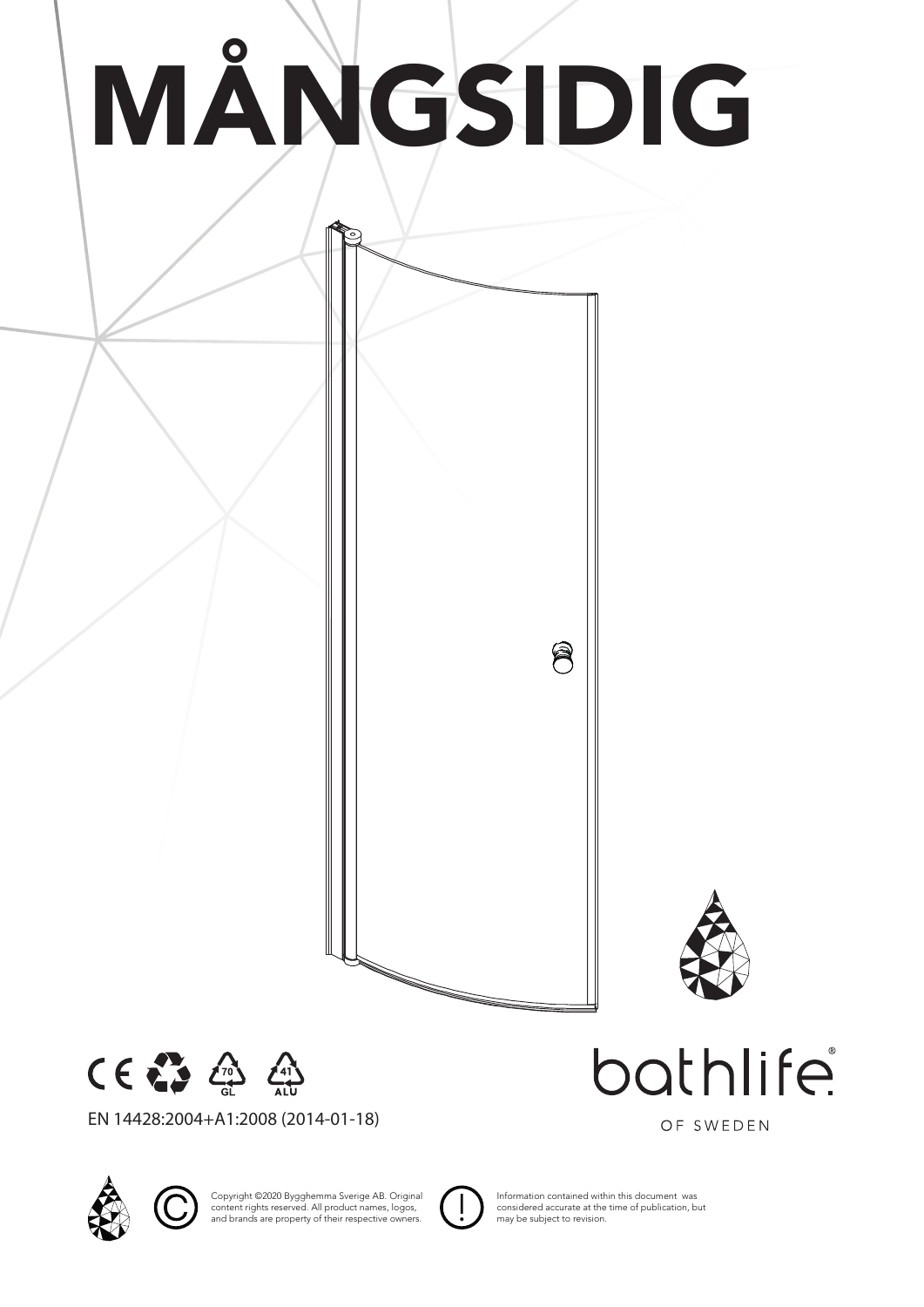## EN TABLE OF CONTENTS <sup>sv</sup> INNEHÅLLSFÖRTECKNING <sup>NO</sup> INNHOLDSFORTEGNELSE <sup>DK</sup> INDHOLDFORTEGNELSE <sup>FI</sup> SISÄLLYSLUETTELO

| Maintenance/skötsel/vedlikehold/vedligeholdelse/hoito                                                                      | 3           |                                       |   |
|----------------------------------------------------------------------------------------------------------------------------|-------------|---------------------------------------|---|
| Connection/anslutning/forbindelse/yhteys<br>Tools/verktyg/verktøy/værktøjer/työkalut<br>Components/komponenter/komponentit | 4<br>5<br>6 |                                       |   |
|                                                                                                                            |             | Assembly/montering/montage/kokoonpano | 8 |



Copyright ©2020 Bygghemma Sverige AB. Original<br>content rights reserved. All product names, logos, and brands are property of their respective owners.

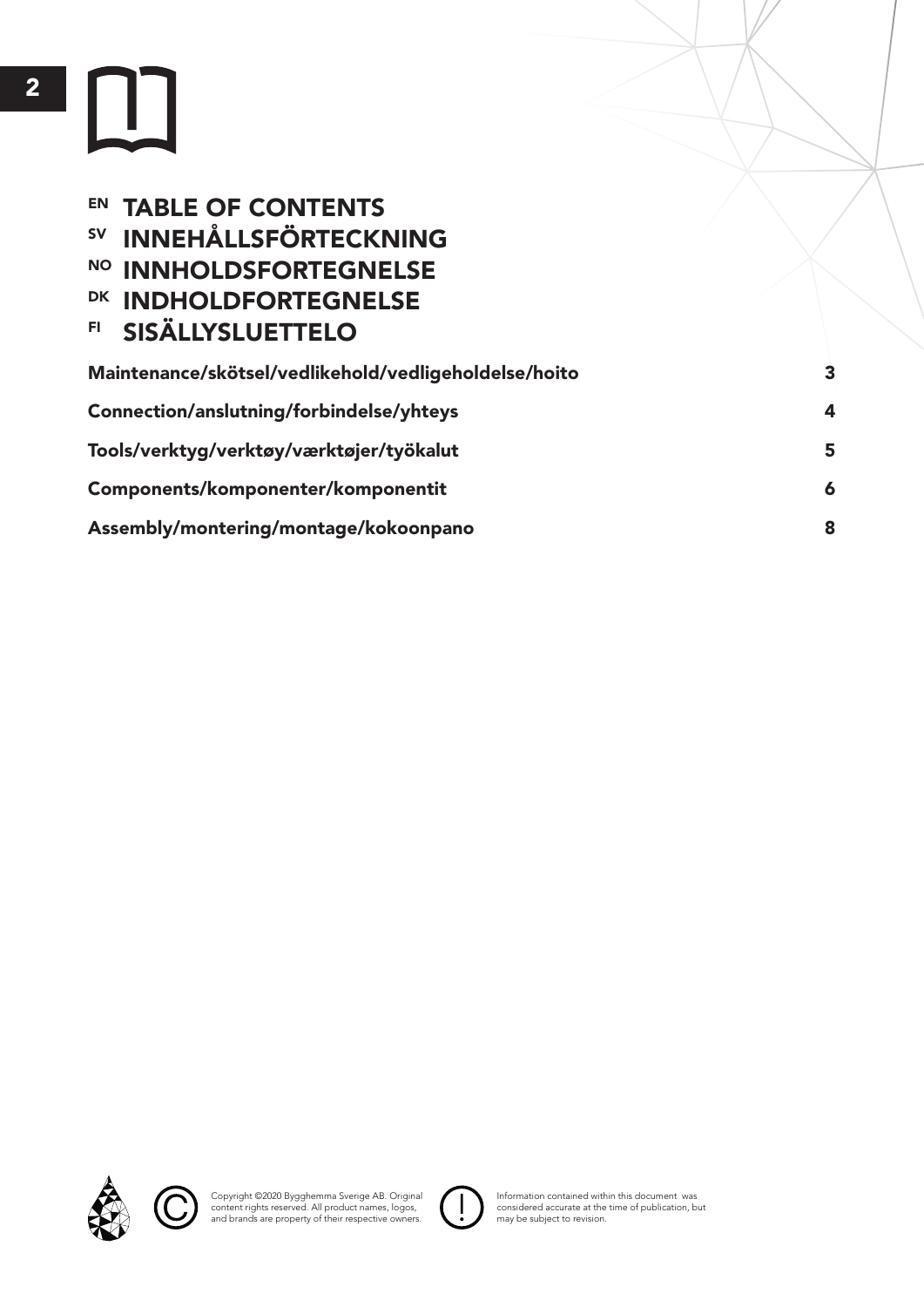



- EN If you have questions, please contact us.
- <sup>sv</sup> Om du har frågor, vänligen kontakta oss.
- <sup>no</sup> Hvis du har spørsmål, om produktet eller manualen.
- <sup>DK</sup> Hvis du har spørgsmål, til dette produkt eller manual.
- Jos sinulla on kysyttävää, ota yhteyttä. FI



If any part is broken, do not use the product before repairing it. Om någon del är defekt, åtgärda detta innan produkten brukas. **<sup>no</sup> Hvis noen del er ødelagt**, ikke bruke produktet før reparasjoner. Hvis nogen del er brudt, ikke bruge produktet før du reparerer det. Jos jokin osa on rikki, älä käytä tuotetta ennen sen korjaamista. EN SV DK FI



- EN When cleaning, do not use bleaching or abrasive chemicals. <sup>sv</sup> Vid rengöring, använd inte blekande eller slipande kemikalier. **<sup>no</sup> Ved rengjøring**, ikke bruk blekemidler eller slitende kjemikalier. <sup>**¤K) Ved rengøring**, brug ikke blegemidler eller slibende kemikalier.</sup>
- Kun puhdistat, älä käytä valkaisu- tai hankaavia kemikaaleja. FI



- EN Wet surfaces slippery <sup>sv</sup> Våta ytor halkiga <sup>NO</sup> våte overflater glatte
- våde overflader glatte DK
- Märkä pinta liukas FI



- **EN** Notice height differences
- **<sup>sv</sup>** Tänk på höjdskillnader
- **<sup>NO</sup> T**enk på høydeforskjeller
- <sup>DK</sup> Tænk på højdeforskelle Ajattele korkeuseroja FI



- Keep carton indoors EN
- Förvara lådan inomhus SV
- **<sup>NO</sup> Hold boksen innendørs**
- <sup>DK</sup> Hold kassen indendørs
- Pidä laatikko sisätiloissa FI



- EN Do not overheat water
- Överhetta ej vattnet SV
- <sup>NO</sup> Ikke overopphetende vann
- Overophed ikke vand DK
- Ålä ylikuumentaa vettä FI



Notice pinching risks EN

- <sup>sv</sup> Tänk på klämrisker
- **<sup>NO</sup> T**enk på klemt risiko
- **<sup>DK</sup>** Tænk på at klemme risici
- Ajattele riskien puristamista FI





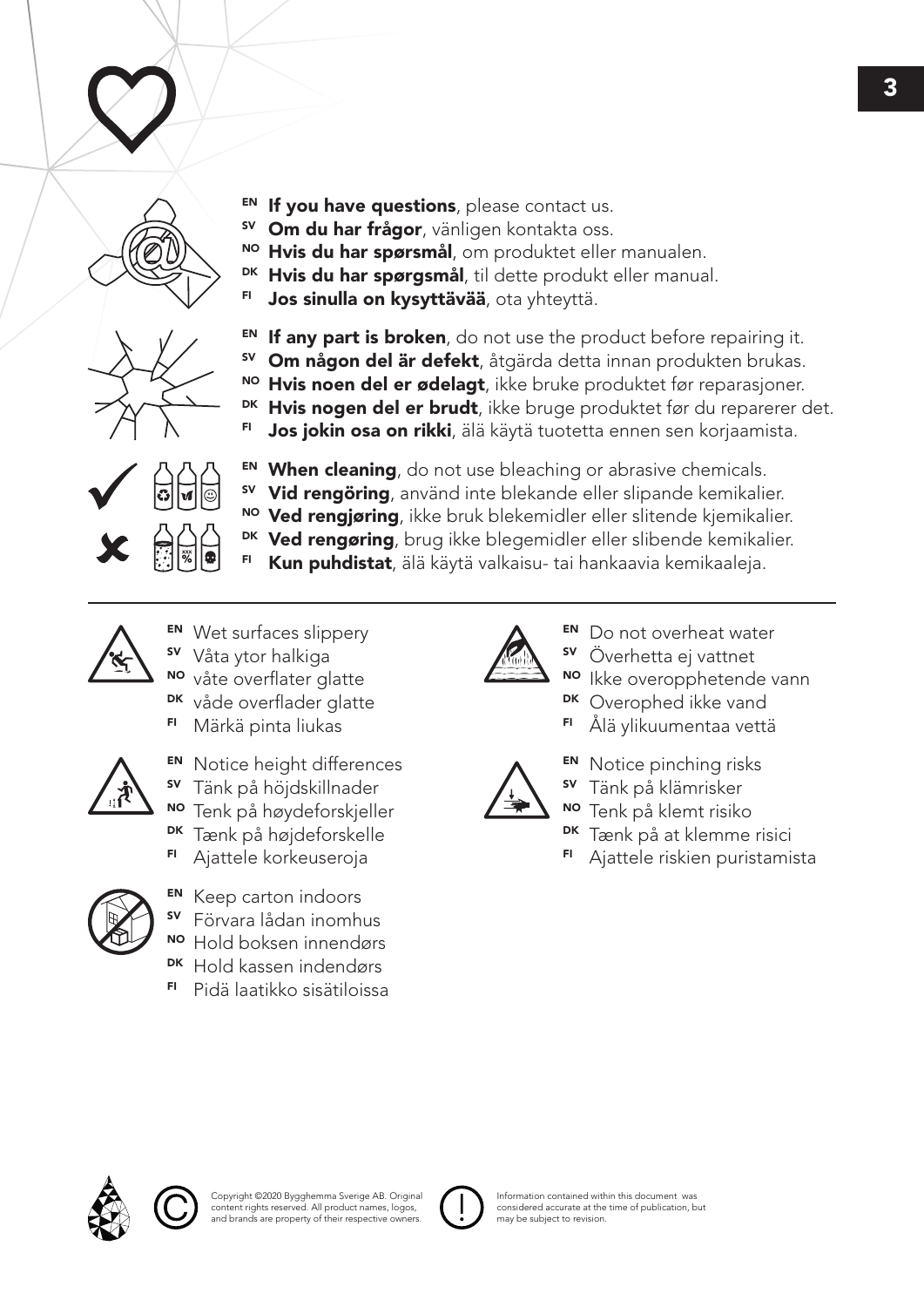- 
- EN Hire licensed professionals when appropriate.
- <sup>sv</sup> Anlita licensierade hantverkare när så krävs.
- <sup>no</sup> Leie lisensierte lisensierte fagfolk når det er nødvendig.
- **<sup>DK</sup> Leje licenserede autoriserede fagfolk** når det kræves.
- <sup>FI</sup> Vuokraa llisensoidut ammattilaiset tarvittaessa.



- Do not use/maintain with dirty water. Filter when necessary. <sup>sv</sup> Använd/underhåll inte med smutsigt vatten. Filtrera vid behov. **<sup>NO</sup> Ikke bruk/vedlikehold med skittent vann**. Filter når nødvendig. **<sup>DK</sup> Icke brug/vedligehold med snavset vand**. Filtrer når nødvendigt. EN
- Älä käytä/säilytä likaa vettä. Suodata tarvittaessa. FI



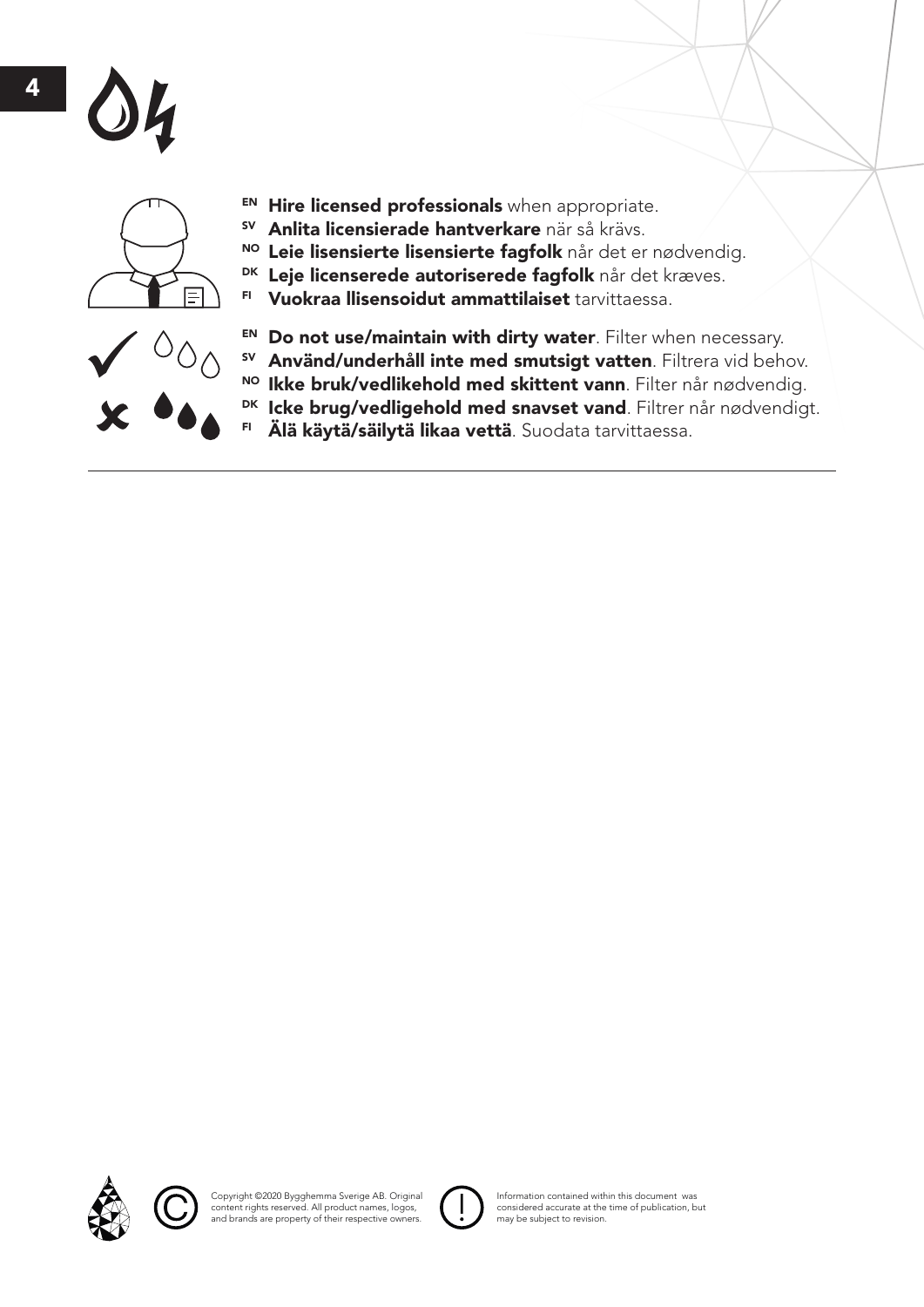



kynä

akryyli



content rights reserved. All product names, logos, and brands are property of their respective owners. Copyright ©2020 Bygghemma Sverige AB. Original

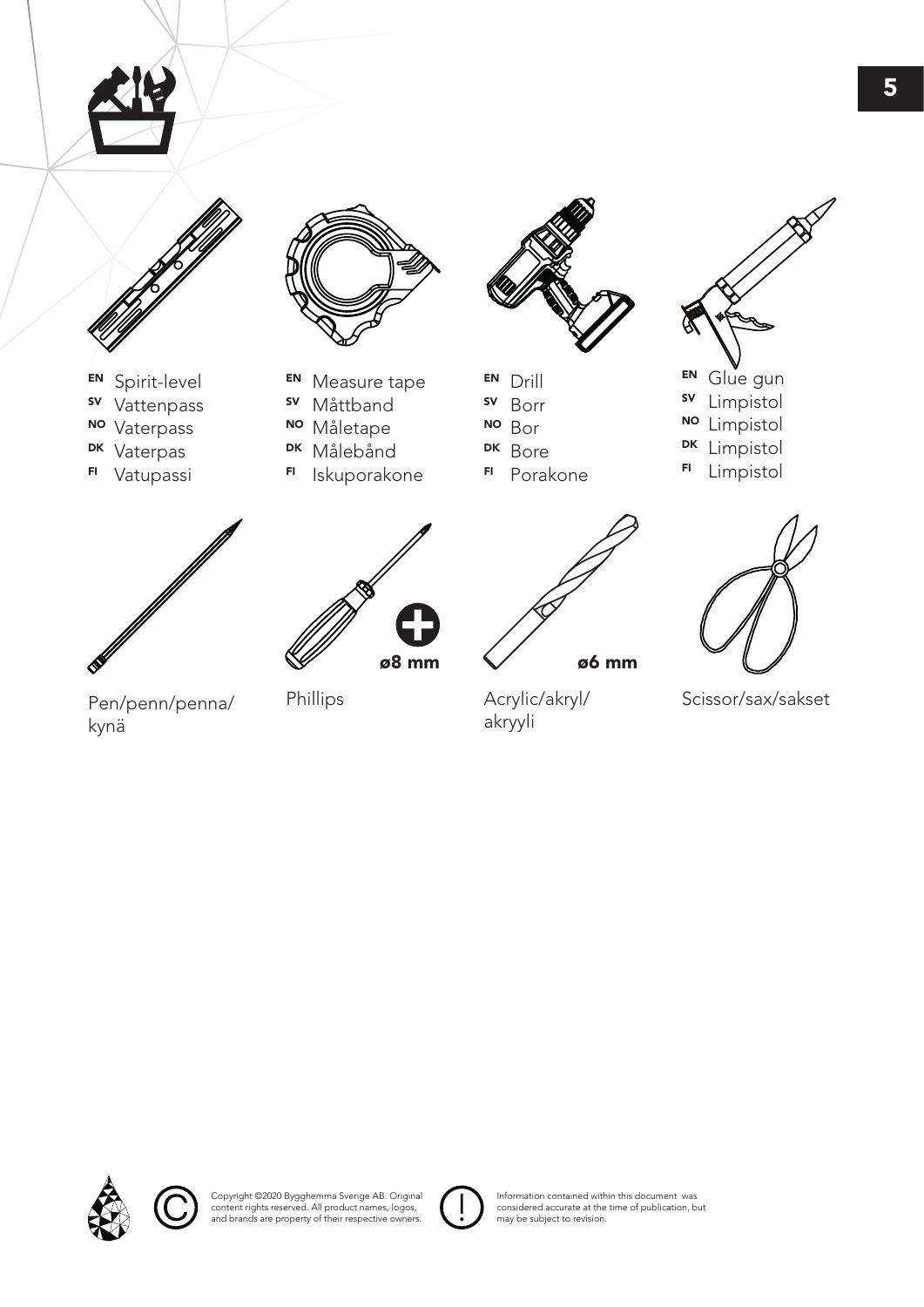







content rights reserved. All product names, logos, and brands are property of their respective owners. Copyright ©2020 Bygghemma Sverige AB. Original

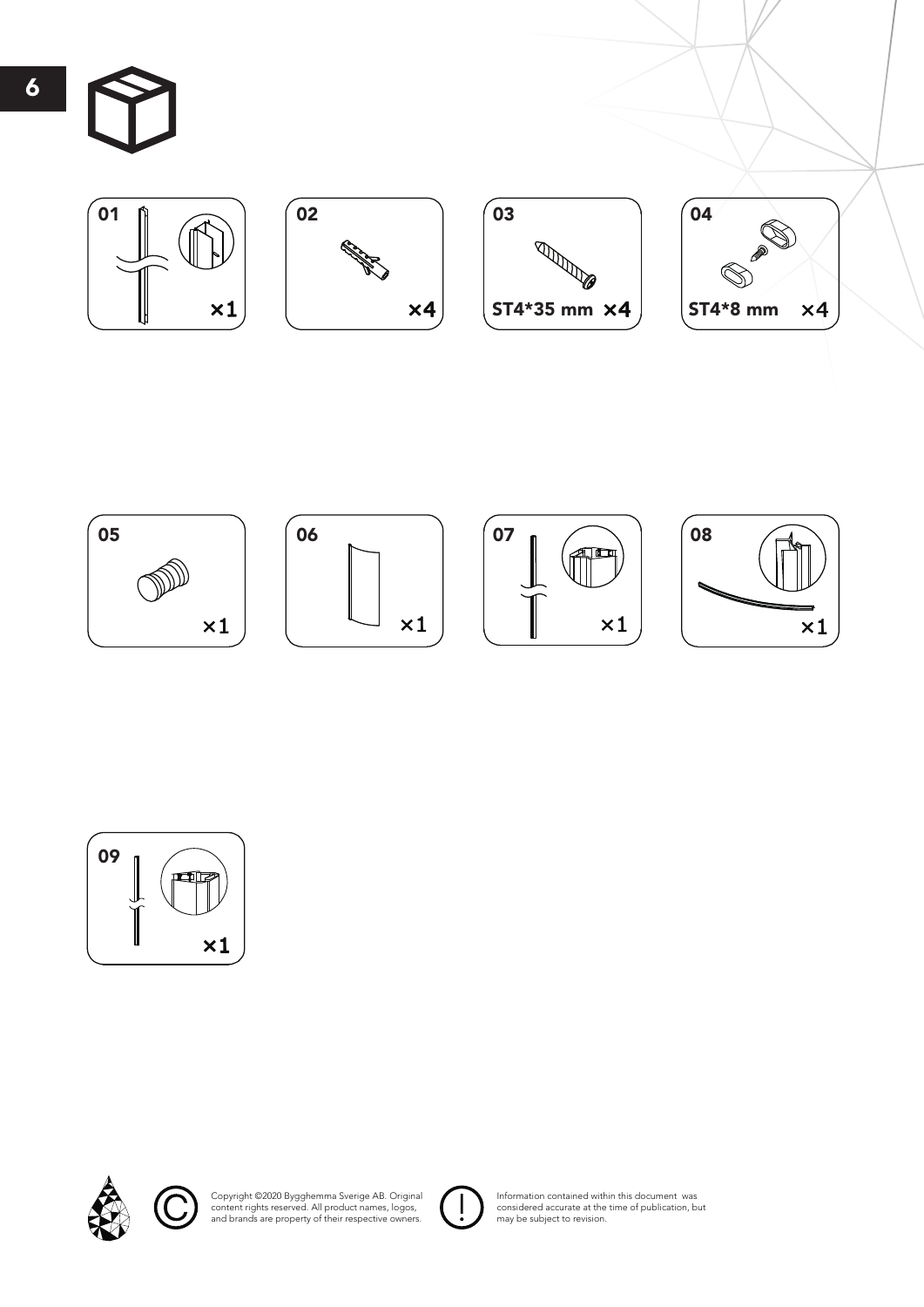



content rights reserved. All product names, logos, and brands are property of their respective owners. Copyright ©2020 Bygghemma Sverige AB. Original

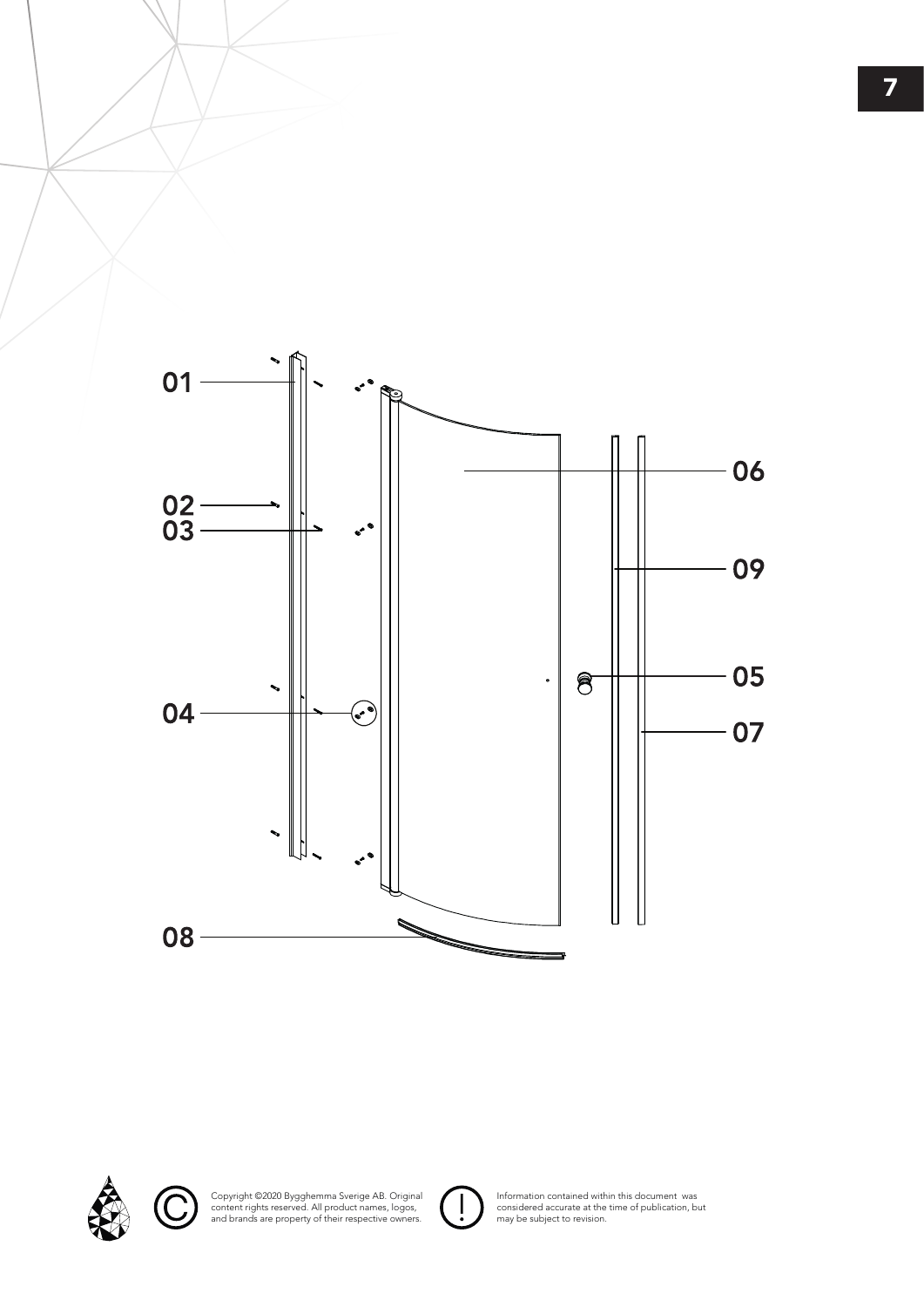## Suggested Door Combinations



800 H1G + 800H1G



900 H1G + 900H1G



1000 H1G + 1000H1G





Copyright ©2020 Bygghemma Sverige AB. Original<br>content rights reserved. All product names, logos, and brands are property of their respective owners.

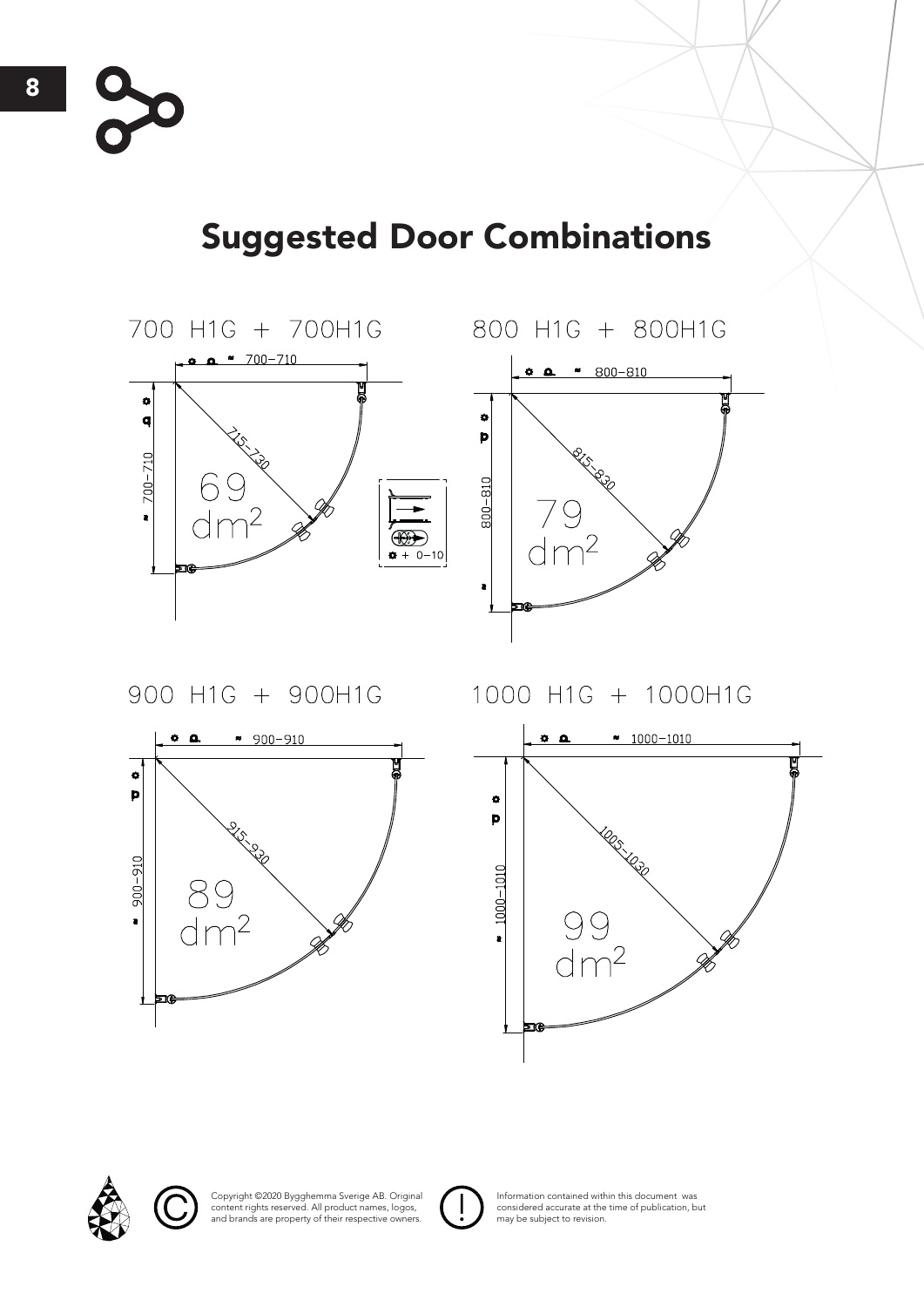



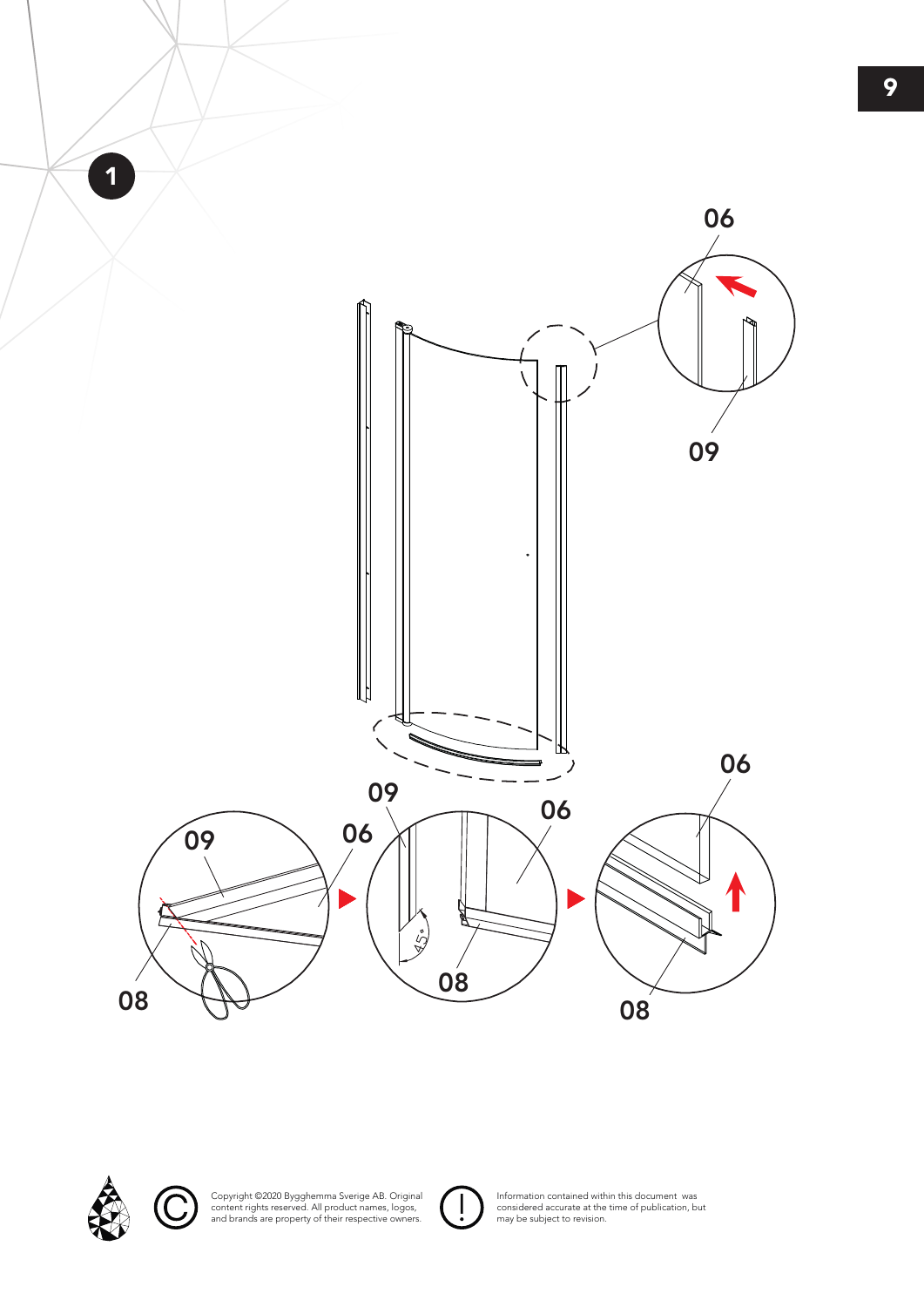



 $\mathsf{l}$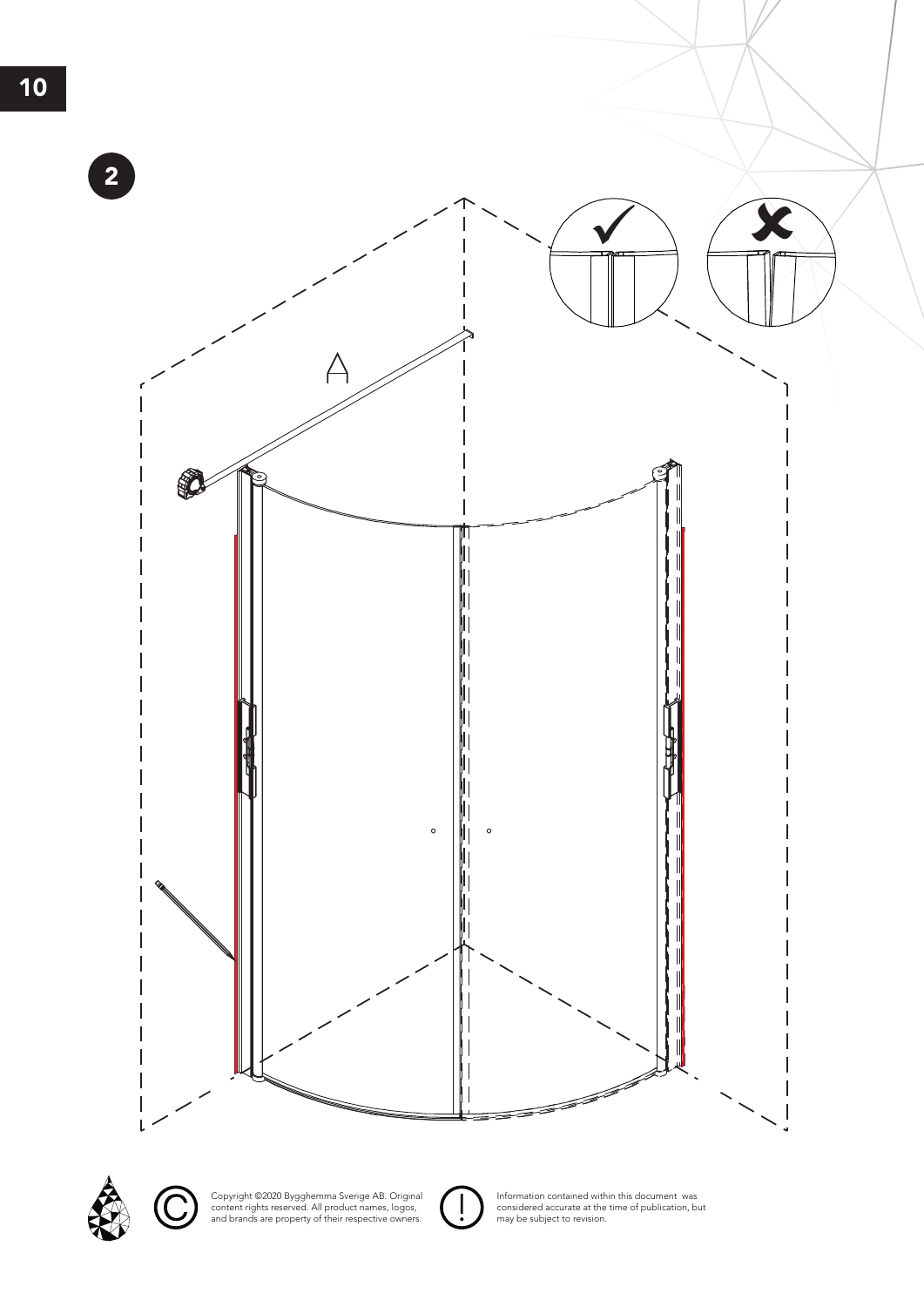



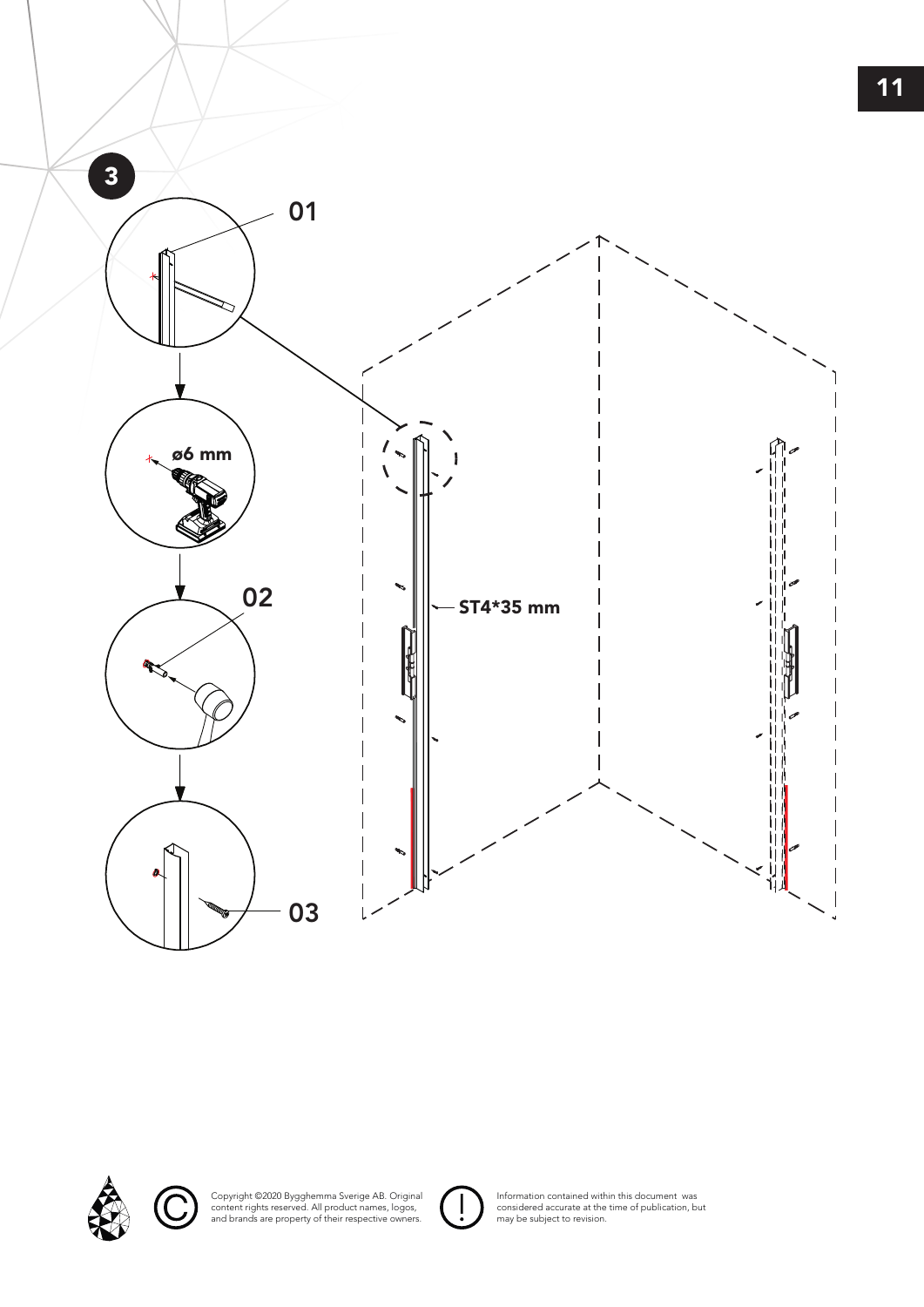



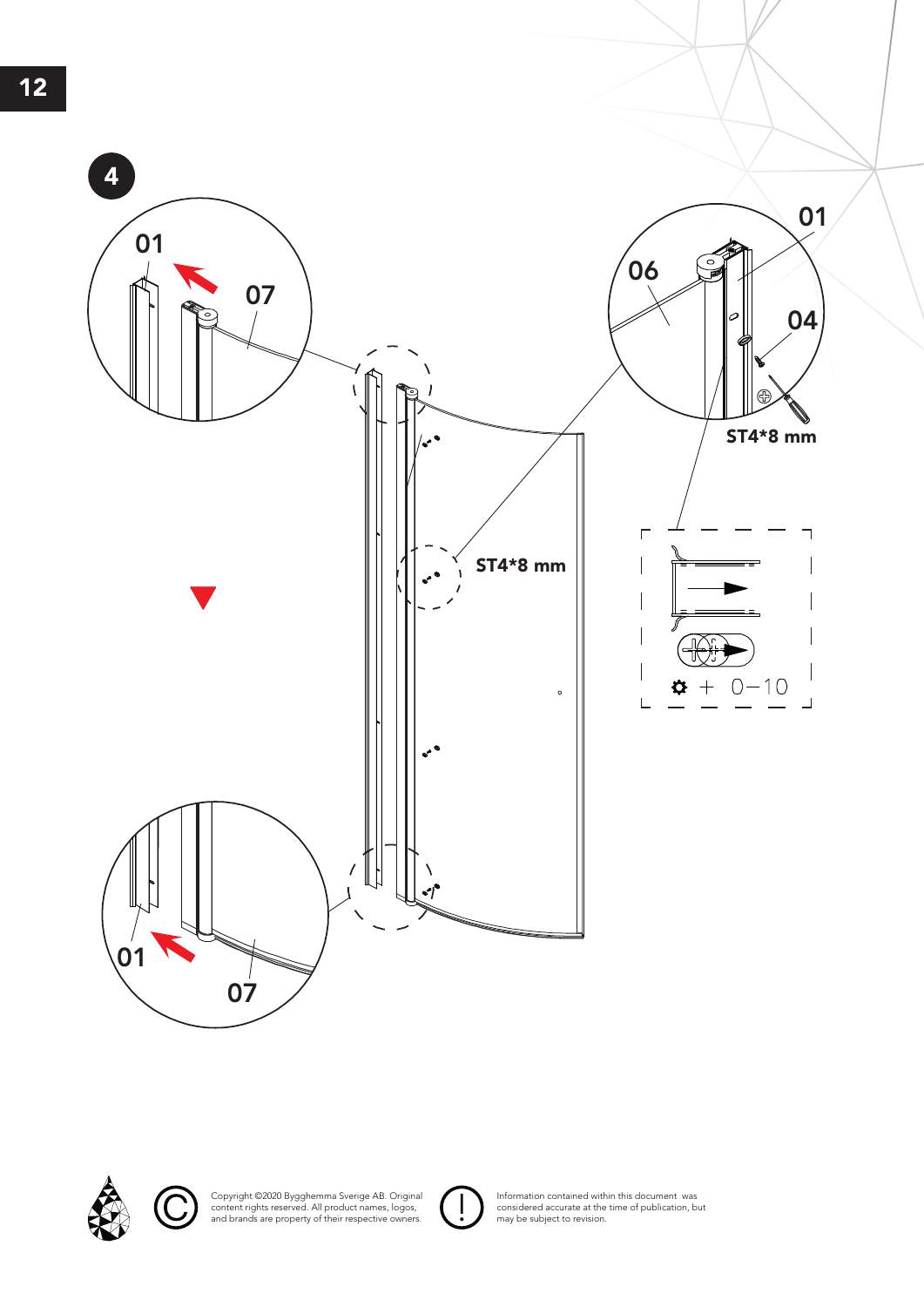



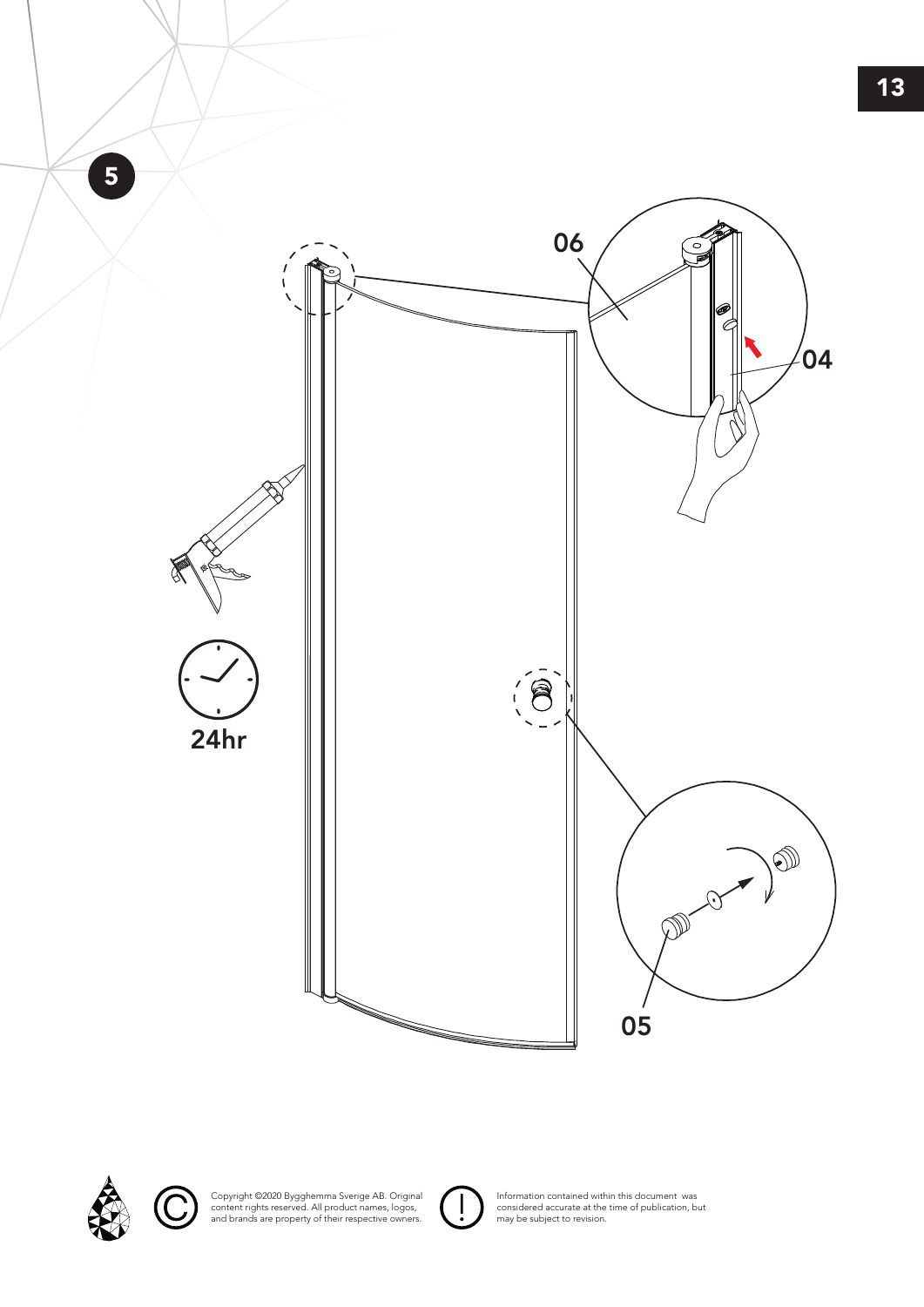14



Copyright ©2020 Bygghemma Sverige AB. Original content rights reserved. All product names, logos, and brands are property of their respective owners.

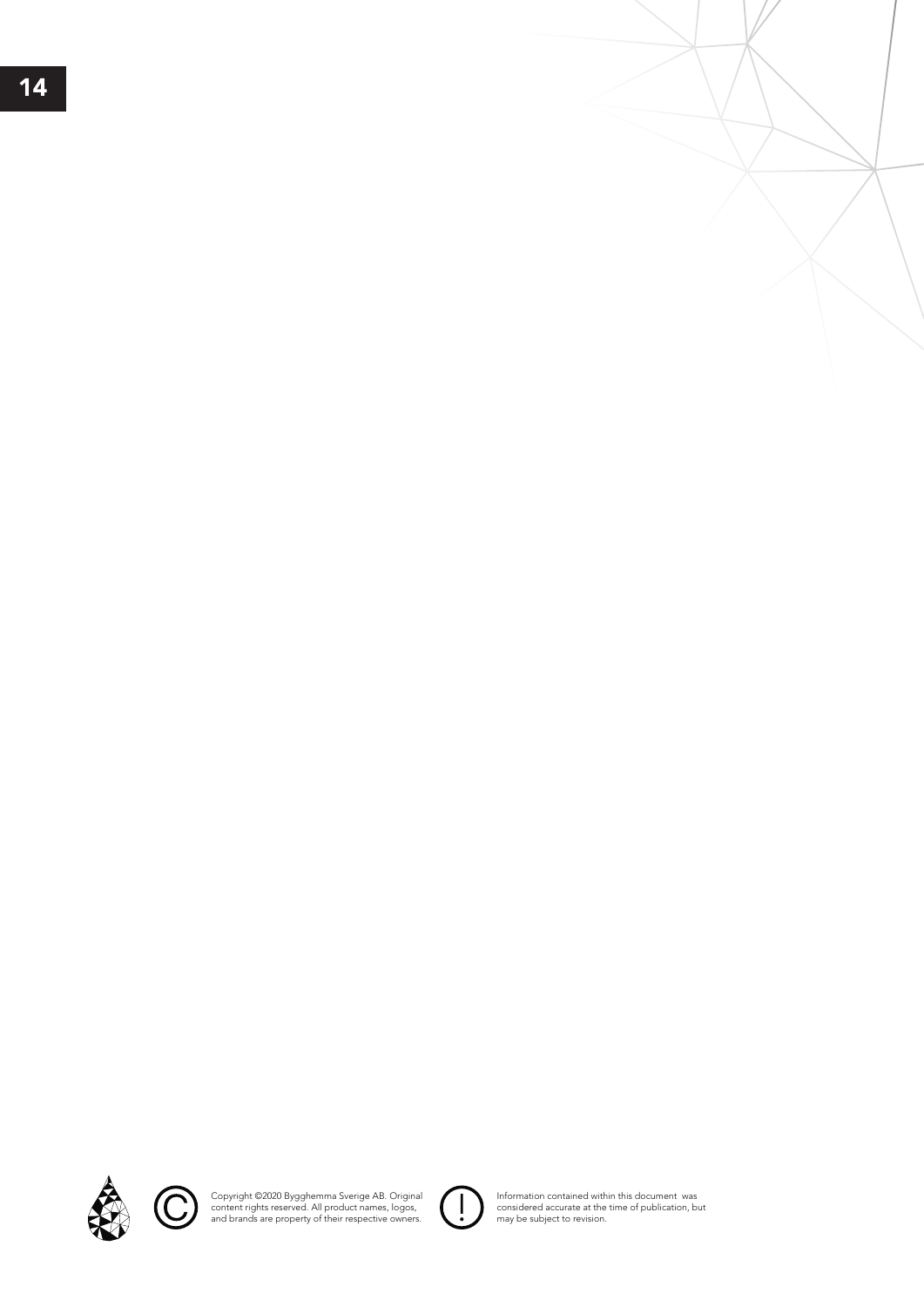



**C** 

Copyright ©2020 Bygghemma Sverige AB. Original content rights reserved. All product names, logos, and brands are property of their respective owners.